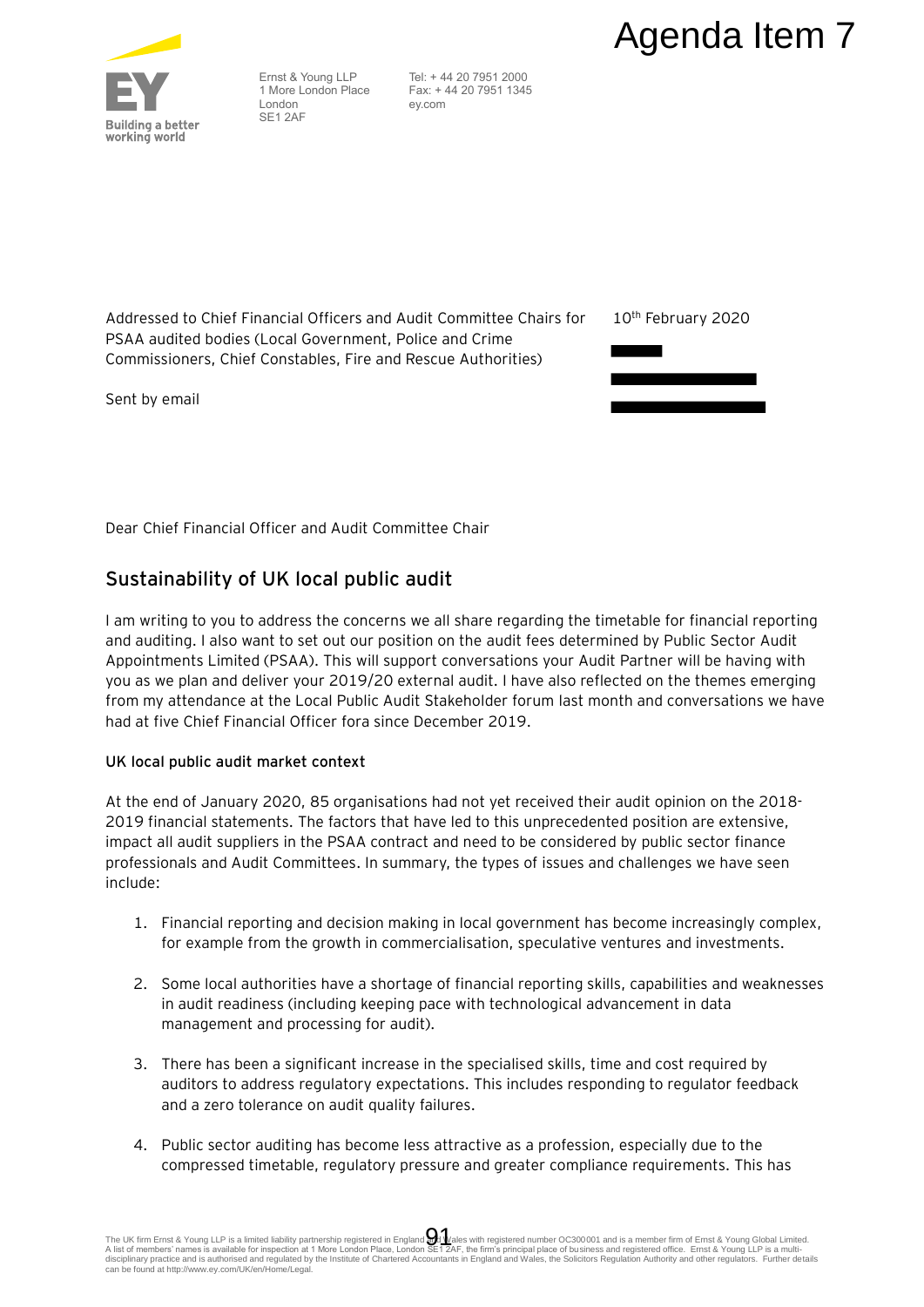

contributed to higher attrition rates in our profession over the past year and the shortage of specialist public sector audit staff and multidisciplinary teams (for example valuation, pensions, tax and accounting) during the compressed timetables.

We have increased investment in our audit quality programme, technology, compliance, talent and recruitment initiatives and will continue to do so. We are focussed on consistently delivering high quality audits, as a poor quality audit affects our reputation and yours. We are proud of having the highest quality scores of the audit suppliers in PSAA's recent audit quality report and as a firm having had no fines or sanctions imposed by the Financial Reporting Council (FRC) for any audits conducted in the past five years.

#### **Regulatory, contractual and legal context**

We support the Financial Reporting Council's (FRC) recent quality report and statements arising from recent corporate failures, which have highlighted that tight reporting deadlines are a contributory factor to audit failings and their expectation that audit firms should delay signing opinions to ensure audit quality.

Our contract with PSAA states that we will not issue an opinion where the audit is not complete.

We also believe the requirements of the Accounts and Audit Regulations 2015 have not been explained effectively to you. You are currently required to publish a statement of accounts, annual governance statement and narrative statement by the  $31<sup>st</sup>$  July with or without an audit opinion. If you are not able to publish an audit opinion at that time, you should explain why. This means the  $31<sup>st</sup>$  July is not a statutory audit deadline. I and your Audit Partner will support you in meeting your requirements under the 2015 regulations whilst safeguarding our high standards of audit quality.

All of these points were discussed at the recent Local Public Audit Stakeholder forum. We support the pressing need for CIPFA and the ICAEW to work with officials from the Ministry of Housing, Communities and Local Government (MHCLG) to revisit and confirm in writing their response and expectations on the timetable and requirements for financial reporting and external audit. We understand that ICAEW has asked that such measures include a relaxation of the 31st July publication deadline for the 2019/20 financial statements or a permanent change to the 2015 regulations.

Either way, we believe the current timetable and expectations for financial reporting and external audit are unsustainable and need to change.

# **Delivering our 2019/20 external audits**

Since December 2019, I and colleague Audit Partners have had conversations with five Chief Financial Officer groups, outlining the framework we will use to plan, schedule and deliver 2019/20 external audits under the terms of our contract with PSAA. Our delivery model takes account of plans to conclude our outstanding 2018/19 external audits.

I am providing regular updates to PSAA to provide assurance on the sustainability of our delivery plan and how we are continuing to safeguard high standards of audit quality.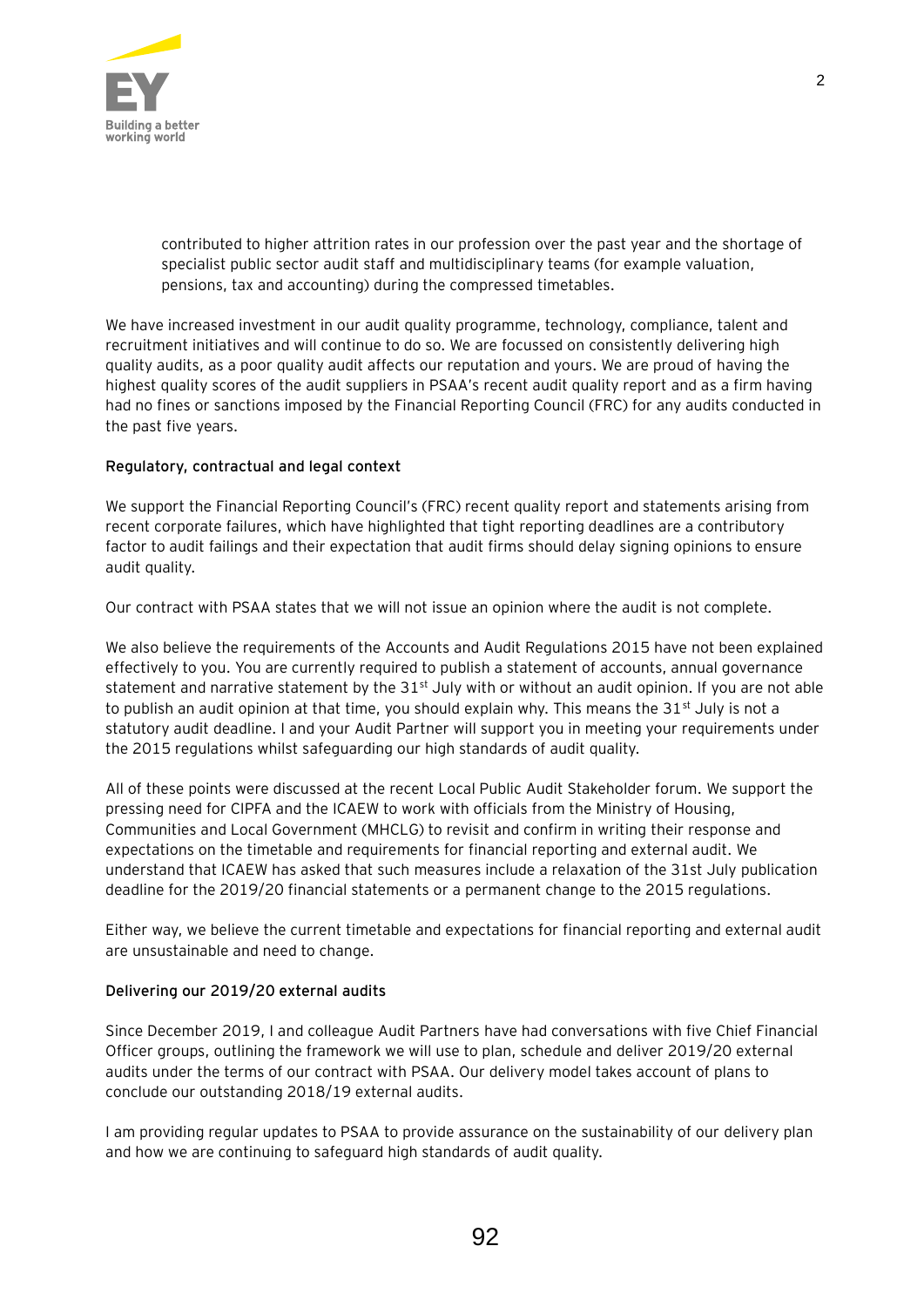

Because of our views on the factors driving an unsustainable timetable, to ensure we deliver the best quality audit, I have informed PSAA, NAO and Local Public Audit Stakeholder forum that we will be scheduling a number of 2019/20 external audits for completion after the  $31<sup>st</sup>$  July 2020.

Each of our regional office leads has agreed with me a delivery plan for the 2019/20 external audits. The proposed timing of your external audit has been determined using a consistent set of principles to ensure we have a fair and equitable basis for scheduling audits before the  $31<sup>st</sup>$  July and those afterwards. These principles include our assessment of your preparedness for audit, expectation on level of audit errors and findings, the degree of risk and complexity including any significant changes since the prior year and maximising our availability of qualified and experienced audit staff and specialists.

#### **Audit costs and fees**

I am having ongoing discussions with PSAA on the current context with local public audit and our associated costs. I recognise you already have or may wish to respond to PSAA's recent letter to Chief Financial Officers on their current approach to consulting with you on how it determines your audit fee.

I have said to PSAA that we do not believe the existing scale fees provide a clear link with both a public sector organisation's risk and complexity, and the audit profession context for cost and fee increases, including the attractiveness of audit, investment in technology, innovation and the regulatory environment. This is exacerbated by submitting a tender response in 2016/17 financial year 18 months before the delivery period for the five-year cycle we are now currently in.

Since 2016/17, the public sector audit market has changed considerably. This is not only due to the concerns I have set out above that have led to an unsustainable timetable and expectations for financial reporting and external audit, but also because:

- 1. Some local public audit bodies have insufficient digital and IT systems and are unable to meet the standards required of an increasingly data-driven audit. In delivering those audits, we have incurred additional costs which were not reflected in our bid for the current PSAA contract.
- 2. Our cost of compliance to maintain our licence to practice and maintain high quality and sustainable local public audit has doubled since 2017.
- 3. We need to invest over a five to ten-year cycle to recruit, train and develop a sustainable specialist team of public sector audit staff. We and other firms in the sector face intense competition for the best people, with appropriate public sector skills, as a result of a shrinking resource pool. We need to remunerate our people appropriately to maintain the attractiveness of the profession, provide the highest performing audit teams and protect audit quality.

In the face of all these unprecedented factors, we still remain committed to deliver high quality sustainable local public audit that serves the public interest and stakeholder needs. It is clear therefore that audit fees for local public audit will have to rise.